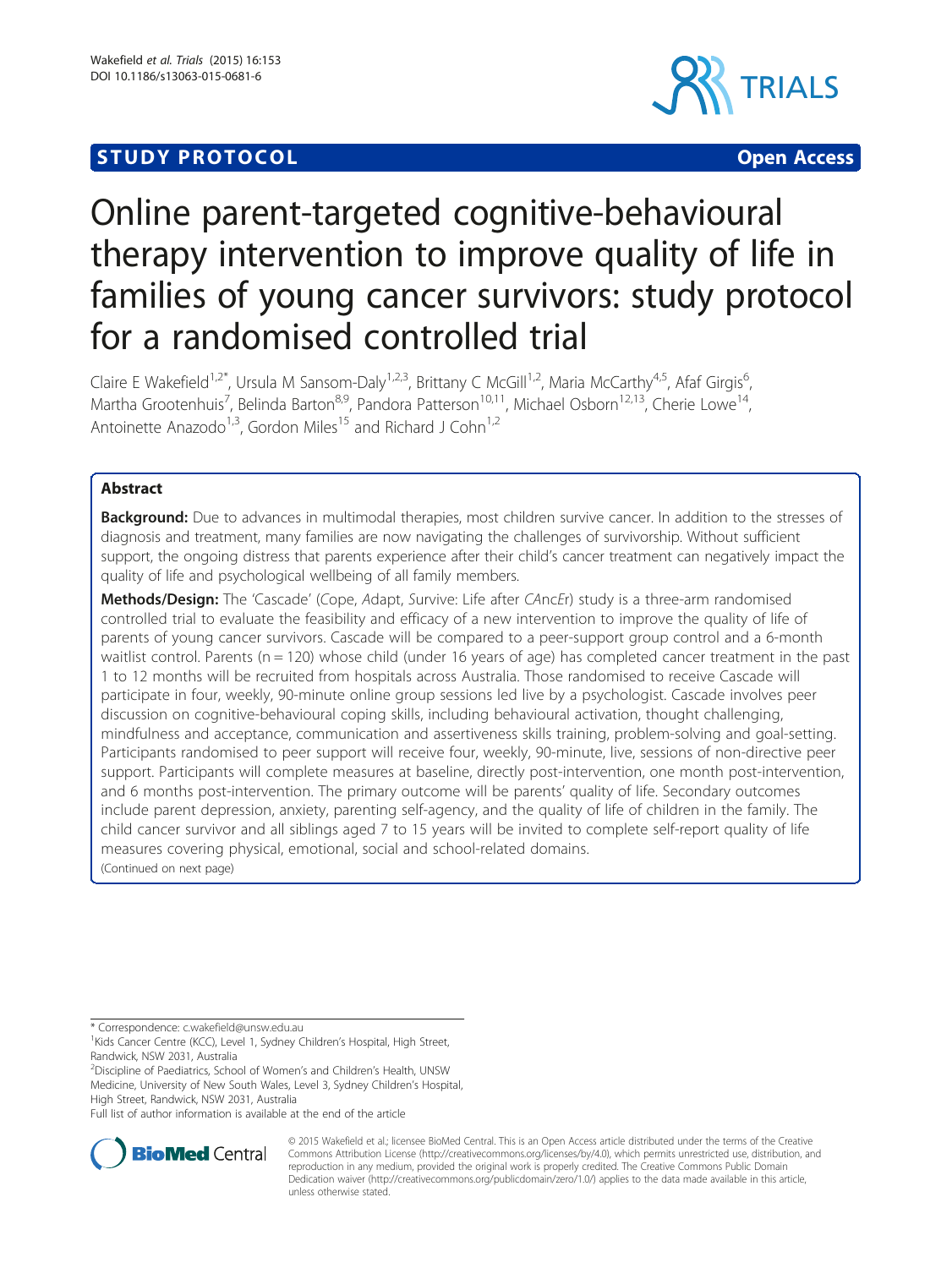#### (Continued from previous page)

Discussion: This article reviews the empirical rationale for group-based, online cognitive-behavioural therapy in parents of children who have recently finished cancer treatment. The potential challenges of delivering skills-based programs online are highlighted. Cascade's videoconferencing technology has the potential to address the geographic and psychological isolation of families after cancer treatment. Teaching parents coping skills as they resume their normal lives after their child's cancer may see long-term benefits for the quality of life of the family as a whole.

**Trial registration:** [ACTRN12613000270718](https://www.anzctr.org.au/Trial/Registration/TrialReview.aspx?ACTRN=12613000270718) (registered 6 March 2013).

Keywords: Parent, carer, cancer, survivorship, intervention study, randomised controlled trial, psychological adaptation, quality of life, cognitive-behavioural therapy, Internet, E-health

#### Background

Although rare, cancer is a leading cause of death in children in developed countries [\[1\]](#page-10-0). After the shock of diagnosis, parents face the difficult dual challenges of supporting their child through debilitating treatment, whilst grappling with the possible death of their child [\[2](#page-10-0)]. Due to improved multimodal therapies, most children survive cancer [\[3\]](#page-10-0). It is often only when treatment ends that parents process the experience, at the very time when hospital-based psychosocial support is diminished [\[4\]](#page-10-0). Despite the acknowledged positive aspects of treatment completion [[5,6](#page-10-0)], this is a vulnerable time for some parents, who can experience worsening quality of life (QoL), anxiety, depression, and feelings of helplessness [[7,8](#page-10-0)]. Parents living in rural/remote areas appear most at risk of these poor outcomes [\[9](#page-10-0)]. Major themes of difficulty in the post-treatment period can include fear of cancer recurrence, isolation, and loneliness, with substantial unmet needs for information about relapse surveillance and how to 'return to normality' [\[10-12](#page-10-0)].

In the face of cancer, parents may lack the coping skills needed to manage the demands of their child's treatment and survivorship, and others can develop maladaptive coping strategies under pressure [[13\]](#page-10-0). Parental psychological adjustment problems may jeopardise their capacity to provide the 'secure base' that children need in times of stress [\[14](#page-10-0)] and can lead to less effective parenting [[15](#page-10-0),[16](#page-10-0)]. Even after their child has been cured, distressed parents may express more anger toward their surviving child [\[17](#page-10-0)], listen less to their children [\[18](#page-10-0)], and have more negative parent–child interactions [\[19](#page-10-0)]. These parenting approaches may result in more behaviour problems [[15\]](#page-10-0) and distress [[20,21\]](#page-10-0) in young cancer survivors and their siblings [[22\]](#page-10-0). The impact of poor parent coping may extend for years, with evidence that even 10 to 15 years post-diagnosis, coping in child cancer survivors may still be related to their mother's coping [\[23](#page-10-0)]. Best-practice mental health interventions for children with cancer therefore need to target the family, not just the patient [[24\]](#page-10-0).

Evidence-based psychological interventions have the potential to reduce parental mental health burden in the 'coming off treatment' phase, thus curtailing longer-term difficulties. Best-practice interventions target modifiable processes associated with parents' poor adaptation to their child's cancer. For example, parents of children with cancer can use more ruminative thinking and defensive coping strategies [\[13\]](#page-10-0), both of which can create conflict and poor family cohesion [[25](#page-10-0)]. Interventions that increase parents' use of adaptive coping strategies in the face of their child's cancer may reduce their risk of depression and anxiety [\[26\]](#page-10-0) and enhance their parenting skills [[17](#page-10-0)]. Improving parents' communication skills can also promote adaptive functioning in children with cancer [[27](#page-10-0)]. Parents' capacity to proactively solve problems and seek help when needed is also modifiable, yielding improved outcomes for children with cancer when targeted [[13,28\]](#page-10-0).

Skills-based interventions can be effective in parents of children with cancer, yielding medium-large effects [[29\]](#page-10-0). However, few interventions have been rigorously evaluated. Most are also implemented face-to-face, limiting benefits to rural and remote families. It is clear that online cognitive-behavioural therapy (CBT) programs can be effective, with meta-analyses reporting mediumlarge effects for anxiety [[30\]](#page-10-0) and depression [[31](#page-10-0)]. Transdiagnostic programs that target co-morbid anxiety and depression may also be effective when delivered online [[32\]](#page-10-0). Online programs also have the potential to reduce distress and improve wellbeing in those who care for someone with a medical condition [[33\]](#page-10-0). Furthermore, group-based support is cost-effective and provides a unique context in which individuals can provide each other with emotional support, reflect on the commonalities of their experiences, and share resources [\[34](#page-10-0)]. Given that no efficacious, online programs currently exist to provide support for Australian parents at this recognised critical adjustment period [\[35](#page-10-0)], we developed a tailored intervention, 'Cascade', to meet their needs.

#### Methods/Design

The Cascade study is a multi-site, randomised controlled trial (RCT) to assess the feasibility and efficacy of a new, online, CBT-based intervention for the parents or legal guardians (hereafter referred to as 'parents') of young cancer survivors (see Additional file [1](#page-9-0) for a list of participating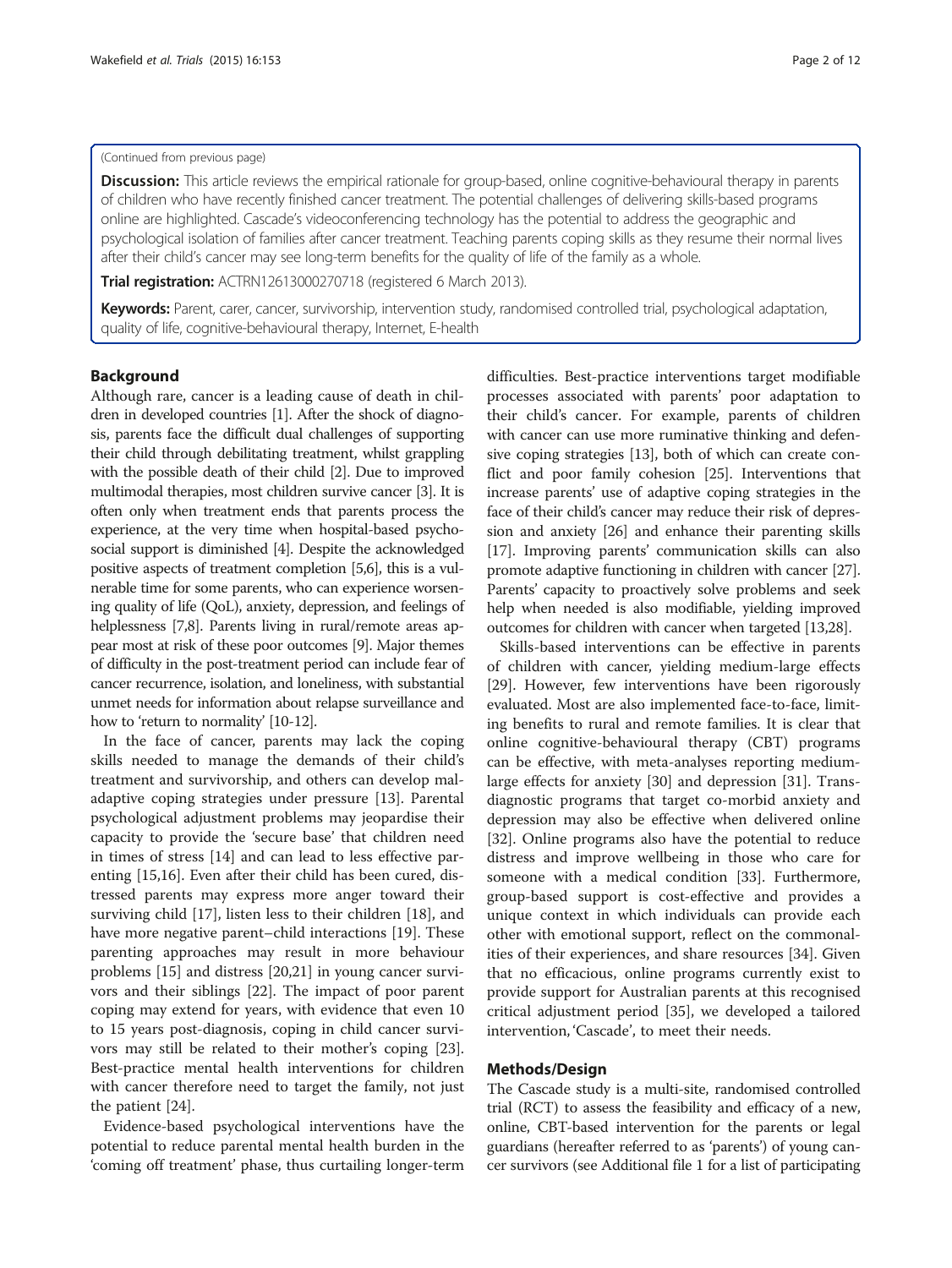<span id="page-2-0"></span>centres and ethical bodies). Parents of children under 16 years of age who have completed cancer treatment with curative intent and achieved remission in the past 12 months will be recruited and randomised to one of three arms: i) Cascade, ii) a peer-support group (PSG) control, or iii) a 6-month waitlist control. Informed consent will be obtained from all participants. The 1- to 12-month timeframe was chosen to maximise the benefit to participants, by delivering the coping skills intervention early in their child's survivorship period. The intervention, named 'CASCAdE' (Cope, Adapt, Survive: Life after CAncEr), is delivered live, in real-time, to groups of 3 to 5 parents by a psychologist (hereafter referred to as 'facilitator') in four, weekly online sessions. Participants also receive an online introductory session with the facilitator before the group commences and a 'booster' session one month after the end of the group to facilitate consolidation of skills.

Cascade will be compared with the active PSG control in order to assess the relative benefits of peer-based support and contact with any additional psychological benefits gained from learning structured, skills-based coping strategies. 'Peer-support' type models of support are ubiquitous in community settings, yet few PSGs have been rigorously evaluated [[36\]](#page-10-0). Consequently, little evidence exists to support the appropriateness of PSGs alone in addressing distress in parents of children with cancer. The PSG arm holds constant the amount of treatment contact, human interaction variables (such as facilitator warmth and interaction between participants), as well as controlling for participants' expectations of receiving some form of treatment [\[37\]](#page-10-0).

This study employs a three (treatment condition) by four (assessment point) factorial design. All participants will complete an assessment battery at baseline (T1: recruitment), immediately after participation in Cascade or the PSG control (T2), 5-weeks post-intervention/1-week post-booster session (T3), and 6-months post-intervention (T4). The waitlist group will be assessed at the same time points. After the 6-month waitlist period, waitlisted parents will be re-randomised to either Cascade or the PSG. They will complete a final, additional, assessment battery immediately after their group program (T5). All the children ages 7 to 15 years of participating parents (including the child cancer survivor and any siblings) will be invited to complete measures of depression, anxiety and peer relationships at the same time points as their parents (see Table 1).

#### Aims and hypotheses

This RCT aims to assess the following:

- 1. The feasibility of implementing Cascade nationwide, including the recruitment procedure, response/ attrition rates and cost.
- 2. The efficacy of Cascade in improving the QoL of parents (the primary outcome). Secondary outcomes include parent depression, anxiety, and parenting self-agency, as well as social and emotional functioning of the children in the family.

We hypothesise that delivering Cascade will be feasible and acceptable. We also hypothesise the following:

| Measure                                                                       | Intake | Q1 <sup>a</sup> | During intervention <sup>b</sup> | Q2 <sup>c</sup> | Q3 <sup>d</sup> | Q4 <sup>e</sup> | $Q5^{\dagger}$ |
|-------------------------------------------------------------------------------|--------|-----------------|----------------------------------|-----------------|-----------------|-----------------|----------------|
| Psychosocial Adjustment to Illness Scale-Interview form (PAIS)                |        |                 |                                  |                 |                 |                 |                |
| Demographic data                                                              |        | X               |                                  |                 |                 |                 |                |
| Treatment Intensity Scale                                                     |        | х               |                                  |                 |                 |                 |                |
| Medical and general functioning <sup>9</sup>                                  |        | x               |                                  | X               | X               | x               | х              |
| Paediatric Quality of Life Inventory (PedsQL) Generic Core Scale <sup>h</sup> |        | x               |                                  | X               | X               | x               | х              |
| Paediatric Quality of Life Inventory (Family Impact Module)                   |        | x               |                                  | X               | X               | x               | X              |
| EQ-5D-5 L                                                                     |        | х               |                                  | x               | x               | x               | х              |
| Parenting Self Agency Measure (Revised)                                       |        | x               |                                  | X               | x               | x               | x              |
| CBT skills use                                                                |        | X               |                                  | X               | X               | x               | x              |
| PROMIS parent mental health and functioning short-form items'                 |        | x               |                                  | X               | X               | x               | x              |
| California Psychotherapy Alliance Scale - Group (CALPAS-G)                    |        |                 |                                  | x               |                 |                 | х              |
| Intervention satisfaction items                                               |        |                 |                                  | x               |                 |                 | x              |
| Emotion Thermometers Tool                                                     |        |                 | x                                |                 |                 |                 |                |
| Homework Compliance Scale                                                     |        |                 | x                                |                 |                 |                 |                |
| Working Alliance Inventory - Short                                            |        |                 | x                                |                 |                 |                 |                |

Table 1 Assessment schedule for the cascade study

 ${}^{a}$ Q1 = Baseline;  ${}^{b}$ During intervention = weekly prior to intervention sessions 2 to 4;  ${}^{c}$ Q2 = post-intervention.<br> ${}^{d}$ O2 = Mook 5 follow up  ${}^{c}$ O4 = 6 month follow up  ${}^{f}$ O5 = after vaitliet participants

 $d_{\text{Q3}} = \text{Week 5 follow-up, } ^e\text{Q4} = 6 \text{ month follow-up; } ^t\text{Q5} = \text{after waitist participants have completed the intervention.}$ 

Including other psychological support received; <sup>h</sup>Parent proxy and child self-report; <sup>i</sup>ltems assess parent depression and anxiety symptoms.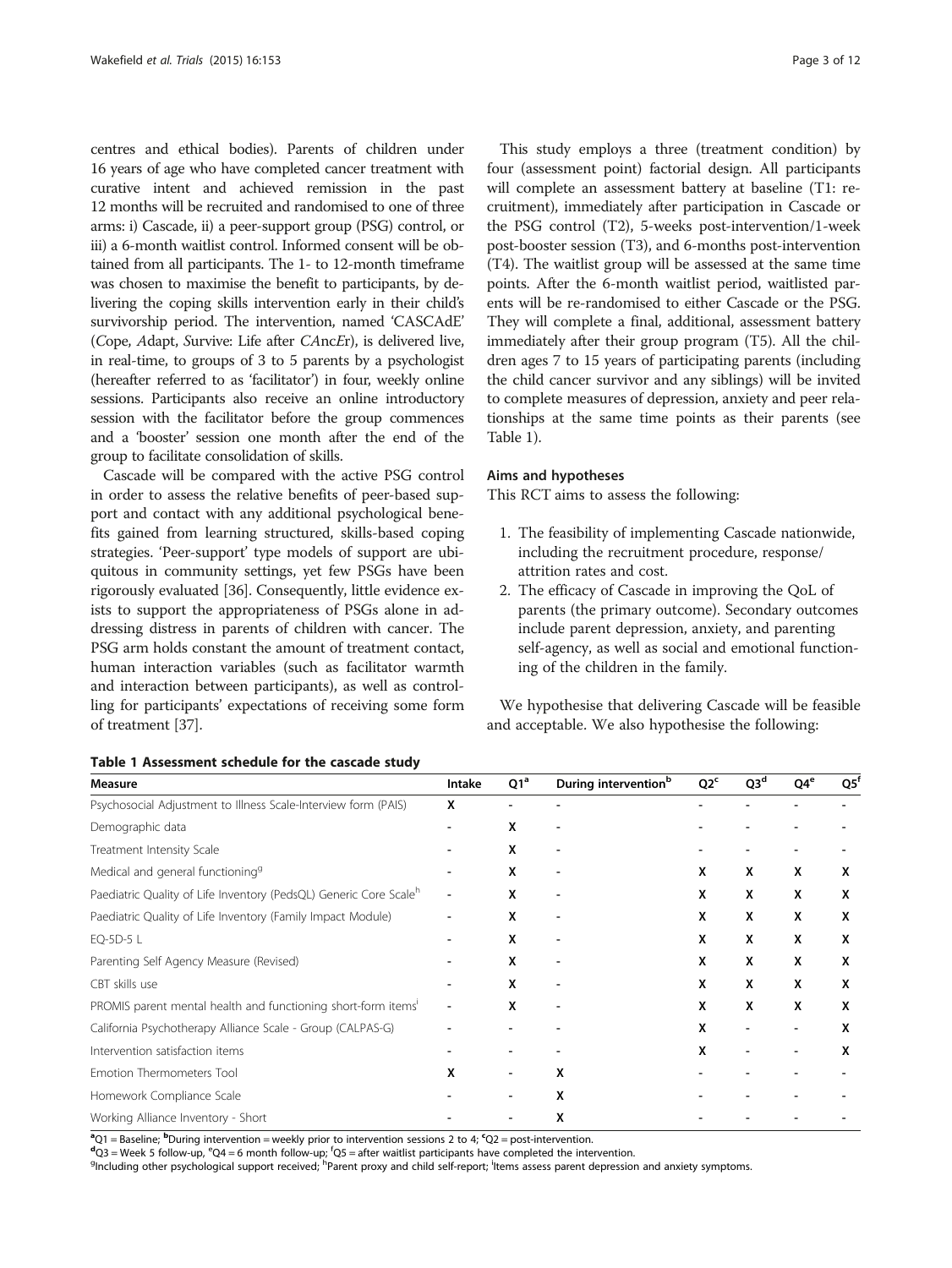- 1. Both the PSG and Cascade participants will show greater improvements in QoL compared with the waitlist control, measured from T1 to T2.
- 2. Participants who complete Cascade will show greater improvements in their QoL compared to participants who complete the PSG, measured from T1 to T2.

#### **Participants**

This study will recruit 120 parents (approximately 40 in each arm). This sample size will allow medium-to-large differences in parent QoL to be detected with a power of 80% at a two-tailed significance level of 0.05 (assuming Cohen's  $d = 0.65$  as the difference in change from time 1 to time 2 for any pair of groups, standardised on the pooled within-group standard deviation). This effect size is clinically significant [[38](#page-10-0)]. It is anticipated that approximately 375 parents will need to be approached to achieve a final sample of 120 participants (assuming a 40% response rate and 20% attrition rate).

#### Inclusion criteria

Eligible parents will meet the following inclusion criteria: i) have a child under 16 years of age who has completed cancer treatment with curative intent in the past 12 months; ii) be able to give informed consent; iii) be able to read English; iv) be able to provide the contact details of a trusted health professional, such as their local general practitioner; and v) be able to access the Internet in a private location (see also Access considerations below). Children will be eligible if they are aged 7 to 15 years and, in the opinion of the parent, are capable of reading at a Grade Two level. In this study, we are interested in parents of young cancer survivors aged less than 16 years, and so we matched siblings to this age range. Child participants will require parental consent.

#### Exclusion criteria

Parents will be excluded if, during the initial intake interview, they i) have insufficient English language skills to complete the interview; ii) demonstrate very high levels of distress, anxiety, and/or depression on the Emotion Thermometers Tool (that is, scores  $\geq$  7) [\[39](#page-10-0)] and endorse serious suicidal intent; iii) endorse symptoms of psychosis or substance abuse; or iv) have a child who is currently on active treatment, has relapsed, or is in palliative care. Any participant who is excluded will be provided with appropriate referral options, if desired.

#### Access considerations

To participate in the study internet access and a suitable computer set-up is required. This includes access to a computer/tablet that has a microphone and webcamera and can be used privately and uninterrupted once per week for four weeks. Participants will be loaned an insured tablet and/or web-camera and internet access USB device if needed (the costs of which are covered by Cascade's project grant).

#### Participant recruitment

Potential parent participants will be mailed an invitation package comprising a personalised invitation letter from the Head of Oncology or their child's treating oncologist at their child's treating centre, a consent form, and an optin card, as well as a separate child assent form. The research officer will contact all parents who opt in to assess their technology needs and, if a loan is required, request that participants sign and return a written contract agreeing to use the equipment solely for study purposes.

Recruitment will occur in  $5 \times 12$  week blocks, such that approximately 75 parents will be invited 4 weeks prior to Week 1 of each block. Using our expected response and attrition rates, it is envisaged that five iterations (that is,  $5 \times 12$  week blocks), each attracting approximately 30 parent opt-ins, will be required to achieve the target sample. This means that five mail outs (approximately 75 parents at a time) will occur during 2014/5. All fully consented participants will be telephoned by the research officer 2 weeks prior to Week 1 to administer the Psychosocial Adjustment to Illness Scale Interview (PAIS) [\[40](#page-10-0)]. Participants will also complete the first online questionnaire at this time. See Figure [1](#page-4-0) for the study flowchart.

#### Randomisation

Participants will be randomised to one of the three arms using a flexible biased urn method of randomisation, which adapts to the degree of imbalance between groups in a dynamic manner over the trial [[41](#page-10-0)]. This method is superior to standard stratification in balancing groups across multiple covariates [\[42,43](#page-11-0)], whilst also being a suitable method when groups remain small [\[41,](#page-10-0)[44,45\]](#page-11-0). The groups will be balanced across two factors: i) severity of distress as measured by the Emotion Thermometers Tool [[39](#page-10-0)] and ii) degree of rural/remoteness as assessed by the Accessibility/Remoteness Index of Australia [\[46](#page-11-0)]. An independent researcher will electronically randomise participants to treatment group.

#### Interventions

#### Cascade

Cascade is guided by the family systems illness model [[47\]](#page-11-0). This evidence-based framework conceptualises resilience in families as a multifaceted process involving the interaction between negative sequelae (stressors) and positive responses (coping strategies), with a key role for family members' appraisal of the stressor in determining adaptive coping responses. Cascade derives its proposed core mechanisms of change from CBT and addresses both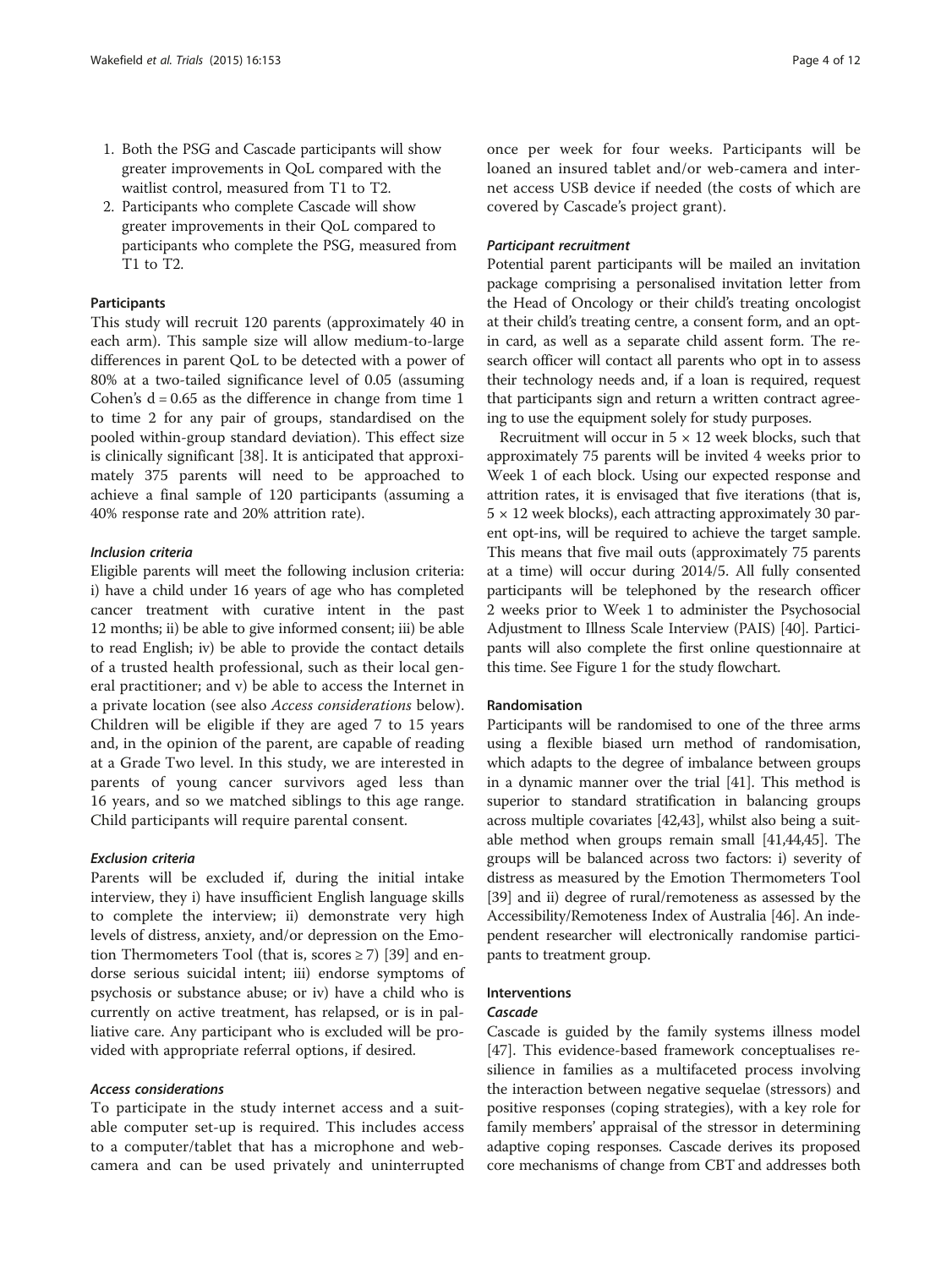<span id="page-4-0"></span>

positive and negative outcomes after cancer. CBT may be particularly effective in improving QoL in carers of cancer patients if it targets communication and problem solving skills (both addressed in Cascade) [\[48\]](#page-11-0). Each Cascade module applies CBT techniques to the key domains of concern identified in our previous research [\[4](#page-10-0)[,49\]](#page-11-0) (see

Table [2](#page-5-0)). Our strengths-based approach recognises that families are resilient and competent [\[31\]](#page-10-0), which means that Cascade builds on psychological strengths while mitigating negative symptoms in the broadest possible group.

Participants randomised to Cascade will participate in four, live, weekly, 90-minute sessions facilitated by a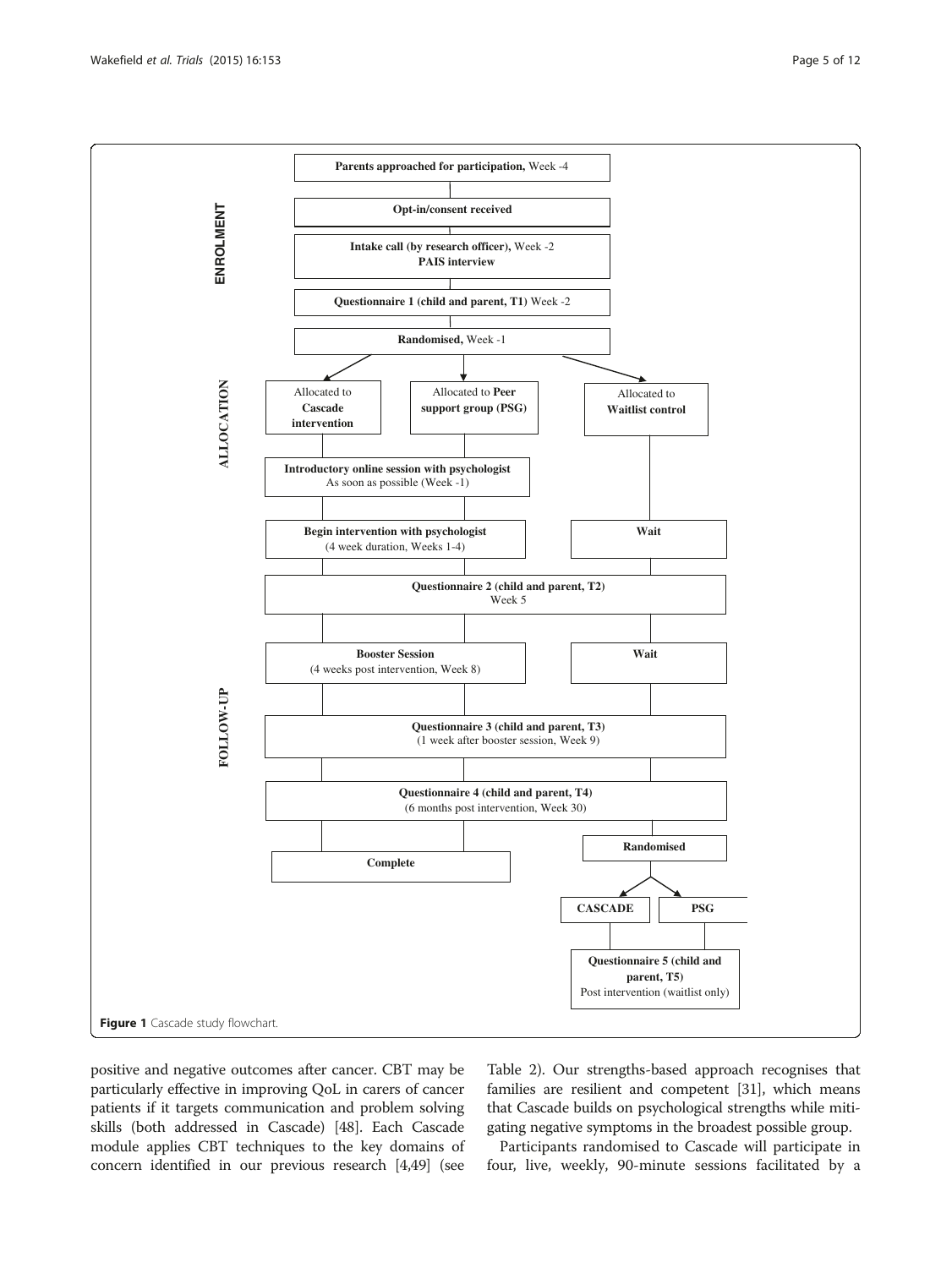#### <span id="page-5-0"></span>Table 2 Cascade intervention content

|                | Module title and<br>description                                                                                                      | Relevant cognitive-<br>behavioural therapy<br>strategies                                                                                                           |
|----------------|--------------------------------------------------------------------------------------------------------------------------------------|--------------------------------------------------------------------------------------------------------------------------------------------------------------------|
| Module 1       | 'What just happened to us?!'                                                                                                         | Peer discussion to normalise<br>range of typical parent<br>experiences.                                                                                            |
|                | Processing the cancer<br>experience and getting back<br>to some form of 'normal'.                                                    | Behavioural activation to<br>improve mood, fatigue, and<br>activity levels.                                                                                        |
| Module 2       | 'How has cancer changed<br>the way I think?'                                                                                         | Peer discussion to normalise<br>increase in frequency and<br>intensity of worries after<br>cancer.                                                                 |
|                | Managing upsetting thoughts<br>and worries about cancer and<br>everything else.                                                      | Psycho-education about<br>common unhelpful thinking<br>styles                                                                                                      |
|                |                                                                                                                                      | Cognitive challenging.                                                                                                                                             |
| Module 3       | 'Out of your head and back<br>into life'                                                                                             | Peer discussion to normalise<br>existential concerns and<br>highly distressing worries<br>(for example, about<br>child's possible death).                          |
|                | Mindfulness and acceptance-<br>based strategies for easing the<br>struggle with 'bigger' existential<br>concerns and emotional pain. | Practical problem solving<br>strategies for problems with<br>logical solution(s).                                                                                  |
|                |                                                                                                                                      | Cognitive strategies for<br>disengaging from patterns of<br>unhelpful thinking<br>(for example, attention<br>training, mindfulness<br>exercises).                  |
|                | <b>Module 4</b> Looking forward'                                                                                                     | Peer discussion to normalise<br>changes to relationships and<br>feelings of isolation after the<br>cancer experience.                                              |
|                | Skills for fostering meaningful<br>relationships, accessing social<br>support and living a rich and<br>fulfilling life after cancer. | Supportive discussion and<br>problem-solving strategies to<br>stimulate support seeking<br>from family and network.                                                |
|                |                                                                                                                                      | Assertive, effective<br>communication skills<br>strategies.                                                                                                        |
| <b>Booster</b> | Individual 'catch-up' session<br>with each parent one month<br>after the end of the group.                                           | Assist participant to identify<br>challenging situations in the<br>past month according to<br>cognitive-behavioural model,<br>and review helpful coping<br>skills. |
|                |                                                                                                                                      | Review goal from the start of<br>the program - discuss what<br>has helped and what remains<br>challenging in this area.                                            |

psychologist. Each group will comprise a psychologist and three to five participants with mixed cancer experiences (such as the age of their child and their child's type of cancer). Participants also receive a purposely developed workbook, outlining the content of each session, providing additional examples and suggesting 'homework' activities to facilitate skill development. Additional files [2, 3](#page-9-0) and [4](#page-9-0) show details of the workbook content and graphic design.

Sessions will be delivered through WebEx (Cisco WebEx, USA). WebEx requires a computer with standard browser, a high-speed internet connection, and a webcam. WebEx is a secure, password-protected videoconferencing program that allows up to six participants to be seen on the screen simultaneously, similar to group Skype™. Participants will receive a reminder text message on their cellular phone 24 hours before their session, which will also serve as their reminder to complete the Emotion Thermometers Tool [\[39](#page-10-0)] and homework compliance scale (see *[Assessments](#page-6-0)*).

#### Peer-support group (active control)

The PSG control is delivered in an identical manner to Cascade (via WebEx, up to five participants per group), with the same frequency of contact (four weekly 90 minute sessions) and availability of peer-based group discussion. The PSG is delivered by the same facilitator as Cascade (see [Treatment fidelity](#page-6-0) for further discussion). Like Cascade, it also involves supportive counselling to normalise the range of parent experiences and provides parents an opportunity to give and receive emotional/practical support. During each session, parents are encouraged to exchange information about a nominated topic (matched to those addressed in Cascade for example, 'relationships and social support'). The key distinction between Cascade and the PSG is that the PSG does not include directive, structured teaching of specific, CBT-based coping skills. The PSG in this trial will adhere to best practice guidelines [[50\]](#page-11-0) and is manualised to ensure standardisation across all sessions.

#### Procedures

Following recruitment, participants will complete a telephone intake interview with a Cascade research officer to further screen for participant eligibility, orient participants to the study procedures, ascertain any technical needs, and complete the PAIS [[40\]](#page-10-0).

Participants will then be randomly allocated to a study arm. During Weeks 1 to 4 of each 12-week block, those allocated to Cascade and the PSG will participate in their allocated intervention. Waitlist controls will be assessed at the same time points as the intervention groups, and will be randomly allocated to either Cascade or PSG during weeks 26 to 30. The waitlist group will also complete a final questionnaire (Q5) after participating in the intervention. Parents will be sent links via email to complete the questionnaires (see [Data](#page-8-0) [management and analysis](#page-8-0)) and will be encouraged to supervise their child/ren while they complete the questionnaires, if desired.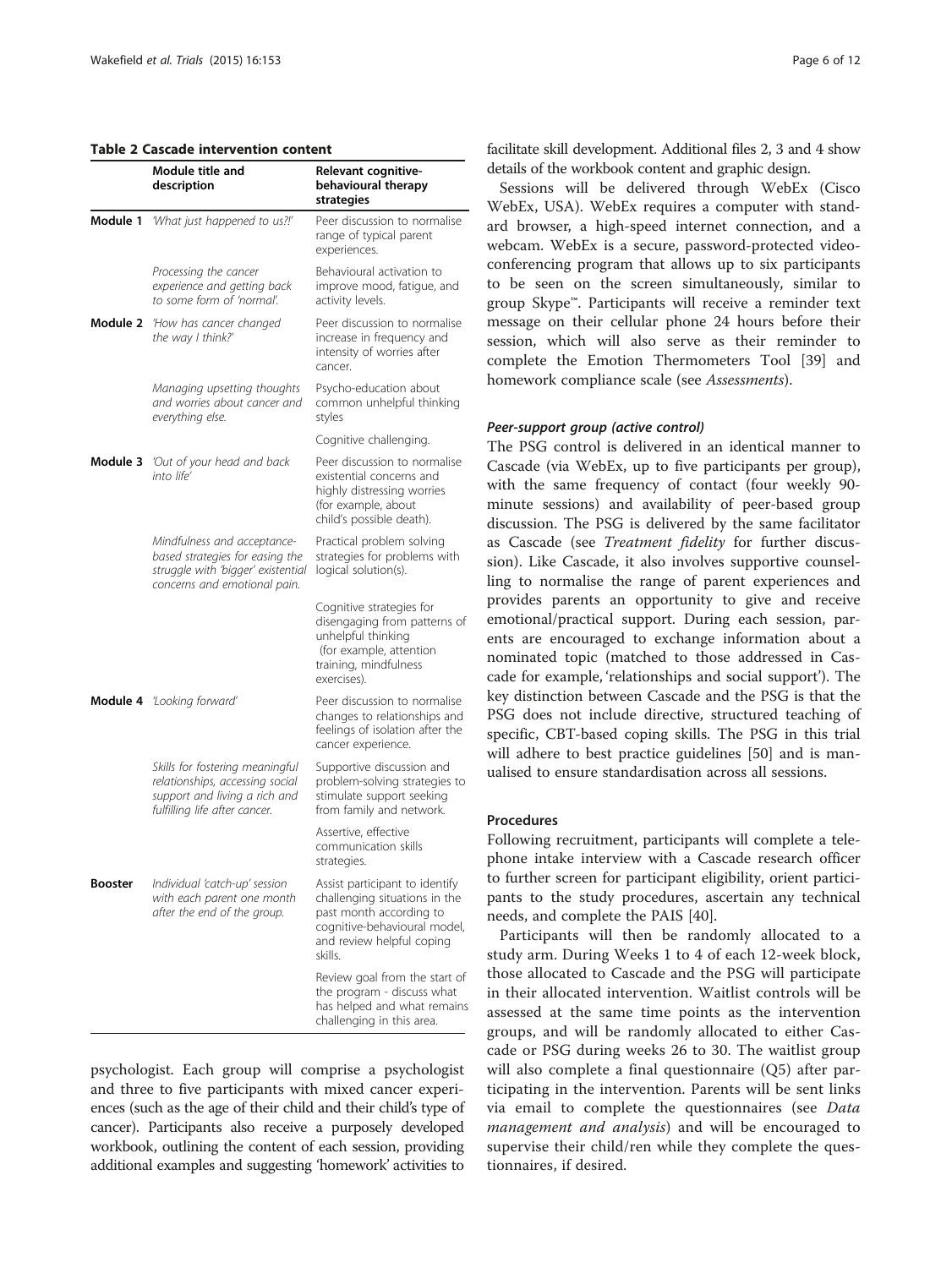#### <span id="page-6-0"></span>Study integrity

This study is listed on the Australian New Zealand Clinical Trials Registry ACTRN12613000270718, and has undergone rigorous multidisciplinary peer and consumer review. It is endorsed by the Australian New Zealand Children's Haematology Oncology Group (ANZCHOG).

Ethical approval has been obtained from Sydney Children's Hospital, Children's Hospital at Westmead, Royal Children's Hospital Melbourne, Monash Children's Hospital Melbourne, Queensland Children's Cancer Centre, Women's and Children's Hospital Adelaide, and the Royal Adelaide Hospital. This study complies with the CON-SORT guidelines [[42](#page-11-0)] by using the following: a) standardised assessment measures; b) blind assessments; c) standardised assessor training and inter-rater reliability checks; d) manualised, replicable procedures for all conditions; e) random allocation; and f) treatment fidelity checks.

#### Treatment fidelity

Both treatment groups will be facilitated by the same person to prevent confounds (for example, attributes such as age, sex and communication style), each of which could impact group retention/efficacy. Any variation or systematic biases between groups will be detected and corrected by the independent assessors during treatment fidelity checks of a random 15% of all video-recorded sessions (the validated 'Method of Assessing Treatment Delivery' advises a minimum of 11%) [[51](#page-11-0)]. All pre- and posttreatment outcome measures will be administered by the research officer, who will be blind to group allocation. In compliance with the CONSORT guidelines, the research officer will report on which condition they believe each participant was in at the end of the study.

To ascertain why this intervention may not be tolerated by all parents, exit interviews will be collected for all who leave the study prematurely, as well as for 15% of those who complete the intervention to collect indepth data on participants' likes and dislikes and to solicit ideas for improvement.

#### Safety monitoring

This trial includes safety monitoring and management procedures at multiple project stages (see Figure [2](#page-7-0)). The intake interview carefully screens for acutely suicidal/severely depressed participants. Participants will also be regularly screened for mood deterioration during intervention participation when they complete the weekly Emotion Thermometers Tool [\[39](#page-10-0)] (see Assess*ments*). Any deterioration in mood of more than three points on the tool will trigger protocols involving the facilitator contacting the participant to discuss their emotional state and a meeting between the researchers to develop a management plan (which may include contacting their nominated health professional, with the participant's consent).

## Assessments

#### **Feasibility**

The feasibility of Cascade will be determined by recording the (i) time taken to recruit sufficient participant numbers, (ii) proportion of participants who required loaned technology, (iii) time taken to complete and return questionnaires, (iv) study response rate (feasible at 40%), (v) attrition rates of each arm (feasible at 20%), and (vi) proportion of children who participate. Feasibility will also be assessed by examining the flow-through of the study (from opt-in to final questionnaire completion), using medians and ranges.

#### Demographic measures

Table [1](#page-2-0) summarises the planned assessments. Information on parent age, sex, education, employment status, and family structure will be collected, as well as information on the child's diagnosis and treatment regimen using standardised items adapted from the Childhood Cancer Survivor Study [[52](#page-11-0)]. Information such as whether the child relapsed or received a bone marrow transplant will be obtained. This data will be sufficient for a qualified paediatric oncologist to grade the child's treatment intensity according to the validated Treatment Intensity Scale [\[53\]](#page-11-0) will be included in order to assess the severity/intensity of the child survivor's medical treatment. Information on the gender and age of all child participants will be obtained. Parent participants will also be asked to report on all forms of psychological support accessed at each time point.

#### Parent/caregiver psychosocial functioning

There is little consensus regarding the relative superiority of generic versus disease-specific psychosocial measures in psycho-oncology. Disease-specific measures often appeal to researchers due to the difficulty ascertaining 'clinical' change in populations that may only be distressed at subclinical levels [[54,55\]](#page-11-0). However, generic psychological measures facilitate comparison to healthy norms, which can be clinically and empirically advantageous [\[56\]](#page-11-0). As such, the Cascade trial uses both generic and diseasespecific indicators of psychosocial functioning.

The Pediatric Quality of Life inventory (PedsQL) Family Impact Module [[57\]](#page-11-0) was selected as the primary psychosocial outcome variable as it assesses parent/ caregiver functional concerns specifically related to their child's illness. Four purposefully developed and pilot-tested items were also added to specifically index parents' concerns (if any) about their child's cancer recurring. The widely-used EQ-5D-5 L [\[58](#page-11-0)] is a generic measure that will assess parents' wellbeing in five domains: mobility, self-care, engagement in usual activities, physical pain/discomfort and anxiety/depression.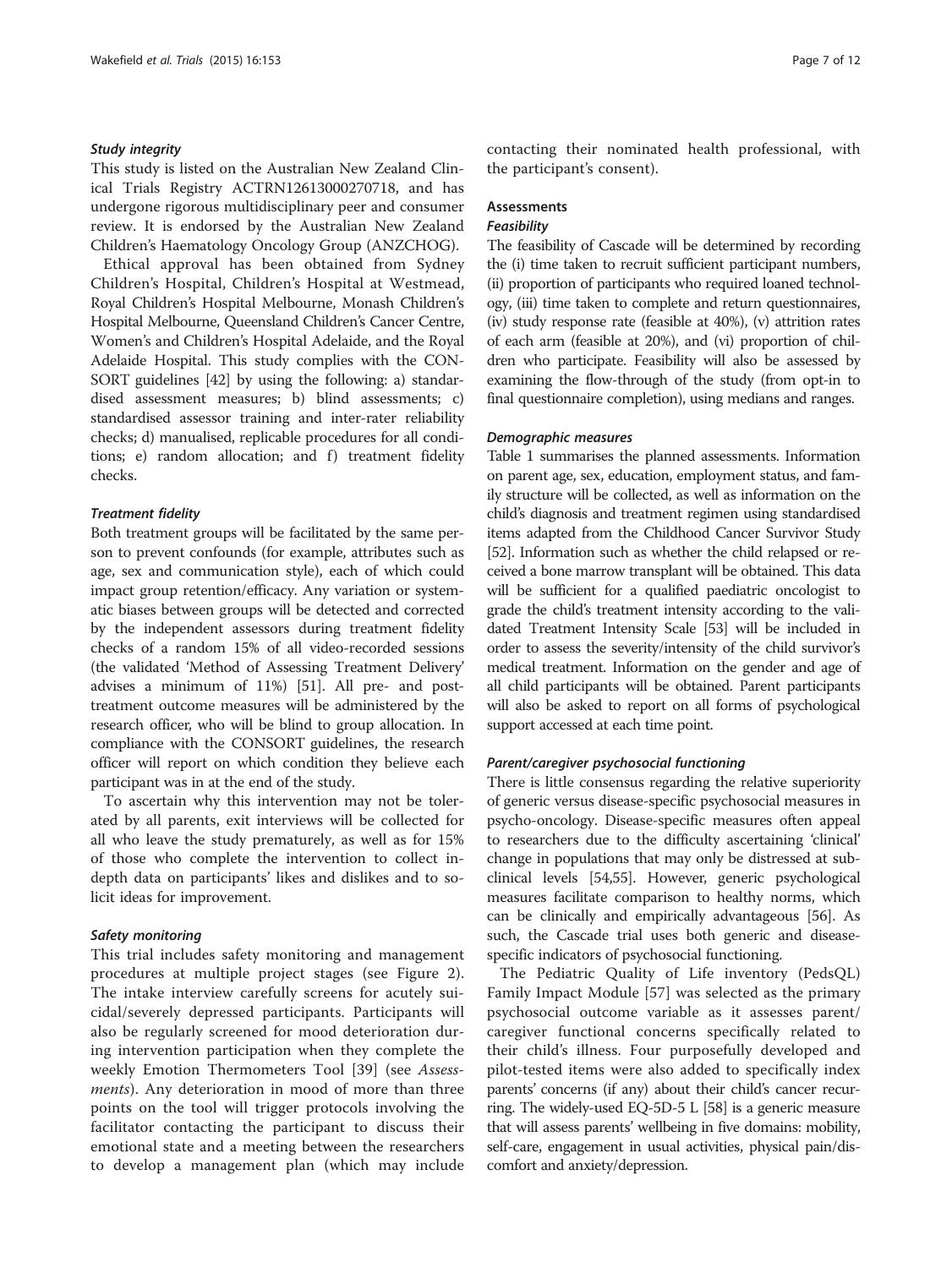<span id="page-7-0"></span>

The Psychosocial Adjustment to Illness Scale-Interview Form (PAIS) [[40\]](#page-10-0) will be administered over the telephone. The PAIS assesses adjustment of patients and parents/carers to illness across seven domains: health care orientation, vocational environment, domestic environment, sexual relationships, extended family relationships, social environment and psychological distress.

The Parent Self-Agency Measure (Revised) [\[59](#page-11-0)] provides an index of parents' general confidence in their parenting behaviours. Parenting competence is of interest in Cascade

due to its bi-directional relationship with child development and adjustment outcomes. Importantly, parents' confidence in their ability to parent and associated positive parenting practices may be a protective factor for families under stress [[60](#page-11-0)].

Finally, items from the Patient-Reported Outcomes Measurement Information System (PROMIS) short-form questionnaires will be used to assess depression and anxiety symptomology. PROMIS has excellent psychometric properties superior to many other measures available to assess emotional functioning [[61](#page-11-0)].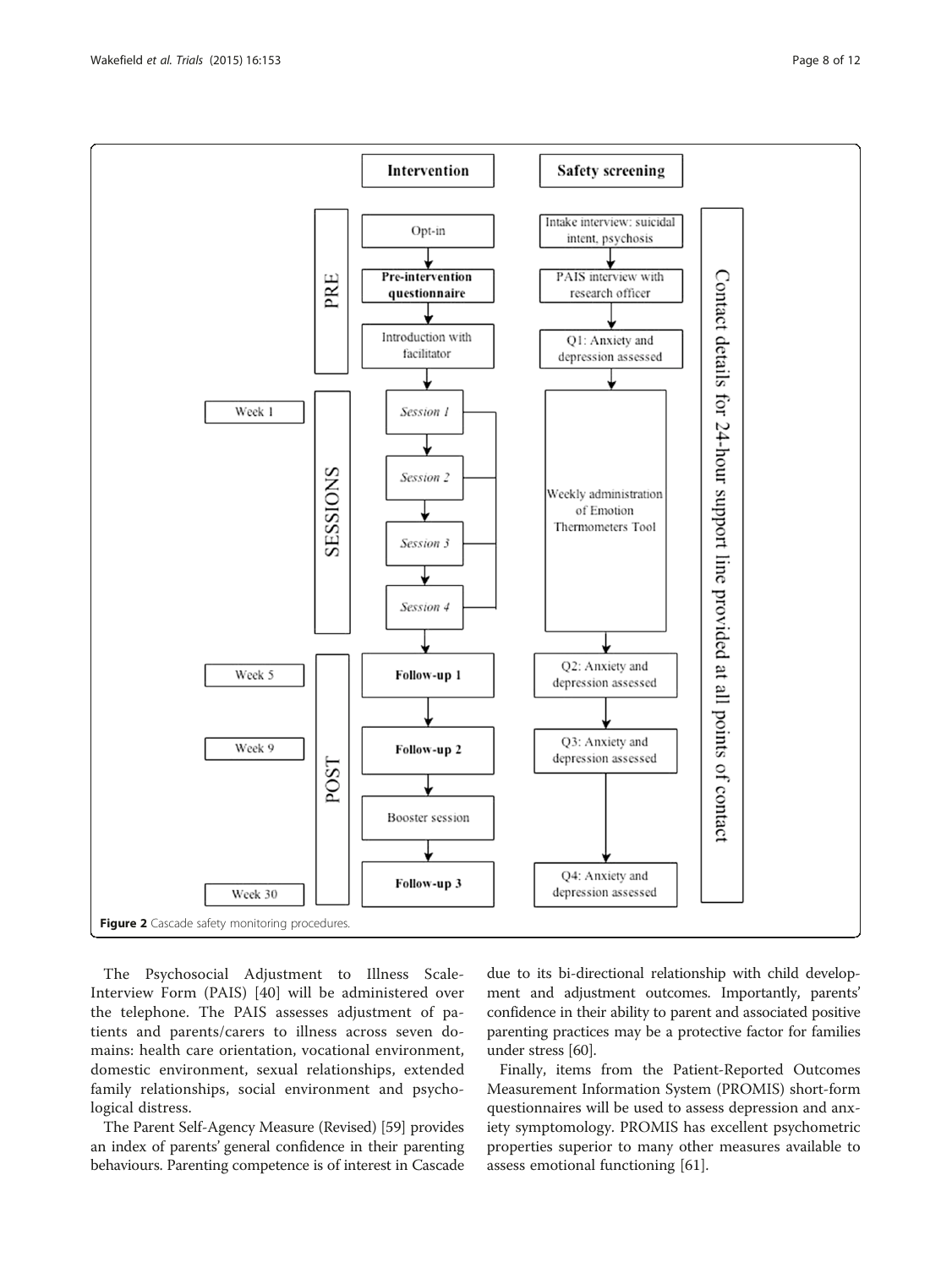#### <span id="page-8-0"></span>Child psychosocial functioning

The Paediatric Quality of Life Inventory (PedsQL) Generic Core [\[62](#page-11-0)] parent proxy-report scale will be used to assess the cancer survivor's quality of life in physical, emotional, social, and school-related domains of functioning. In a recent review of QoL measures for children, the PedsQL emerged as a feasible and valid tool that is widely used in cancer and chronic disease [\[63](#page-11-0)]. All participating children (the child survivor and/or any siblings) will also complete a child self-report version of the scale.

#### Intervention engagement and impact

To assess participants' mood in a more dynamic manner across the intervention, parents will complete the Emotion Thermometers Tool [[39\]](#page-10-0) each week, 24-hours prior to participating in their weekly session (Cascade or PSG). At the same time, parents will complete the 6 point Homework Compliance Scale [\[64](#page-11-0)] to assess compliance with the home practice exercises. CBT skills used will also be assessed using 10 purposely developed and pilot-tested items; for example, assessing participants' ability to 'recognise unhelpful thoughts and how they are making me feel' (response options range from 'not at all' to 'a lot'). The Working Alliance Inventory - Short (WAI- S) [\[65](#page-11-0)] and The California Psychotherapy Alliance Scale - Group (CALPAS-G) [[66\]](#page-11-0) will be used to assess participants' perceptions of the therapeutic working alliance, during and after the intervention.

#### Satisfaction with intervention

After participating in Cascade or the PSG, parents will provide ratings of specific intervention elements to determine their acceptability. Open-ended questions will also be used to elicit views about the benefit and/or burden of participating and suggestions for improvement.

#### Data management and analysis

All measures (excluding the PAIS telephone interview) will be administered online through Key Survey (WorldAPP, Braintree, MA, USA) at all time points, unless paper versions are requested by participants. Key Survey enables participants' data to be securely downloaded to files amenable to statistical analysis using the Statistical Package for the Social Sciences, version 18.0 (SPSS, Inc., Chicago, IL, USA).

#### Statistical analyses

This trial will employ 'intention-to-treat' and 'as-treated' analyses. Analyses will be based on mixed randomintercept models that will assess differences between the groups in terms of change in QoL from T1 to T2 (the primary analysis), from T1 to T3, and from T1 to T4. Random intercept models, which utilise maximumlikelihood estimation, provide more efficient estimates of effects with unbalanced data than the traditional repeated

measures approach [[67](#page-11-0)]. Multiple regression analyses will be conducted using T1 data to identify demographic and other factors that contribute to treatment outcome. Multiple comparisons will be used to test a priori hypotheses and to conduct post-hoc testing, with the alpha rate adjusted using the Holm-Bonferroni method [\[68\]](#page-11-0).

#### **Discussion**

This paper outlines the protocol for a multisite trial of a novel online intervention for parents of children who have recently completed treatment for cancer, entitled Cascade. The Cascade program is unique because (i) it targets parents and assesses the possible impact of the intervention on children in the family and (ii) its online delivery reduces geographical and physical isolation. The planned RCT is methodologically rigorous since it follows gold-standard guidelines, includes both an active and waitlist control, and employs strict treatment fidelity assessments.

The technology used to deliver Cascade is an important innovation, as it enables the provision of evidence-based support to families dispersed across metropolitan, rural and remote regions. Cascade is part of a broader telehealth movement bringing about change in the way that mental health care is delivered worldwide, in response to factors such as geographical isolation and limitations of time and resources [\[69-72\]](#page-11-0). There is growing evidence supporting the potential of telepsychology in treating disorders such as anxiety and depression [\[31,](#page-10-0)[73,74\]](#page-11-0). Evidence suggests that core aspects of CBT such as cognitive challenging, roleplaying and modelling, setting up behavioural experiments and homework assignments, translate well over videoconferencing [\[75\]](#page-11-0). Further, videoconferencing does not appear to diminish facilitator competence, adherence, or patient perceptions of rapport or empathy conveyed by the facilitator [\[74\]](#page-11-0). However, as most 'online therapies' are self-guided by the user with telephone/email-based support [\[76\]](#page-11-0), few manualised treatment programs or best-practice guidelines exist to guide Cascade in aspects relating to therapy process and online interaction. This may mean that facilitator practice effects occur across the study period, as the facilitator gains competency in anticipating, and managing, challenges in the videoconferencing environment.

This study is strengthened by the inclusion of both an active and a waitlist control group. The waitlist group controls for the possibilities that parent distress may dissipate in the first weeks after treatment completion and/ or that clinical services may change or improve over the recruitment period. However, the additional use of a non-specific treatment arm (the PSG) is now considered gold standard. Active controls better manage participants' expectations of receiving some form of treatment. This trial therefore enables an assessment of whether an intensive, structured, skills-based intervention such as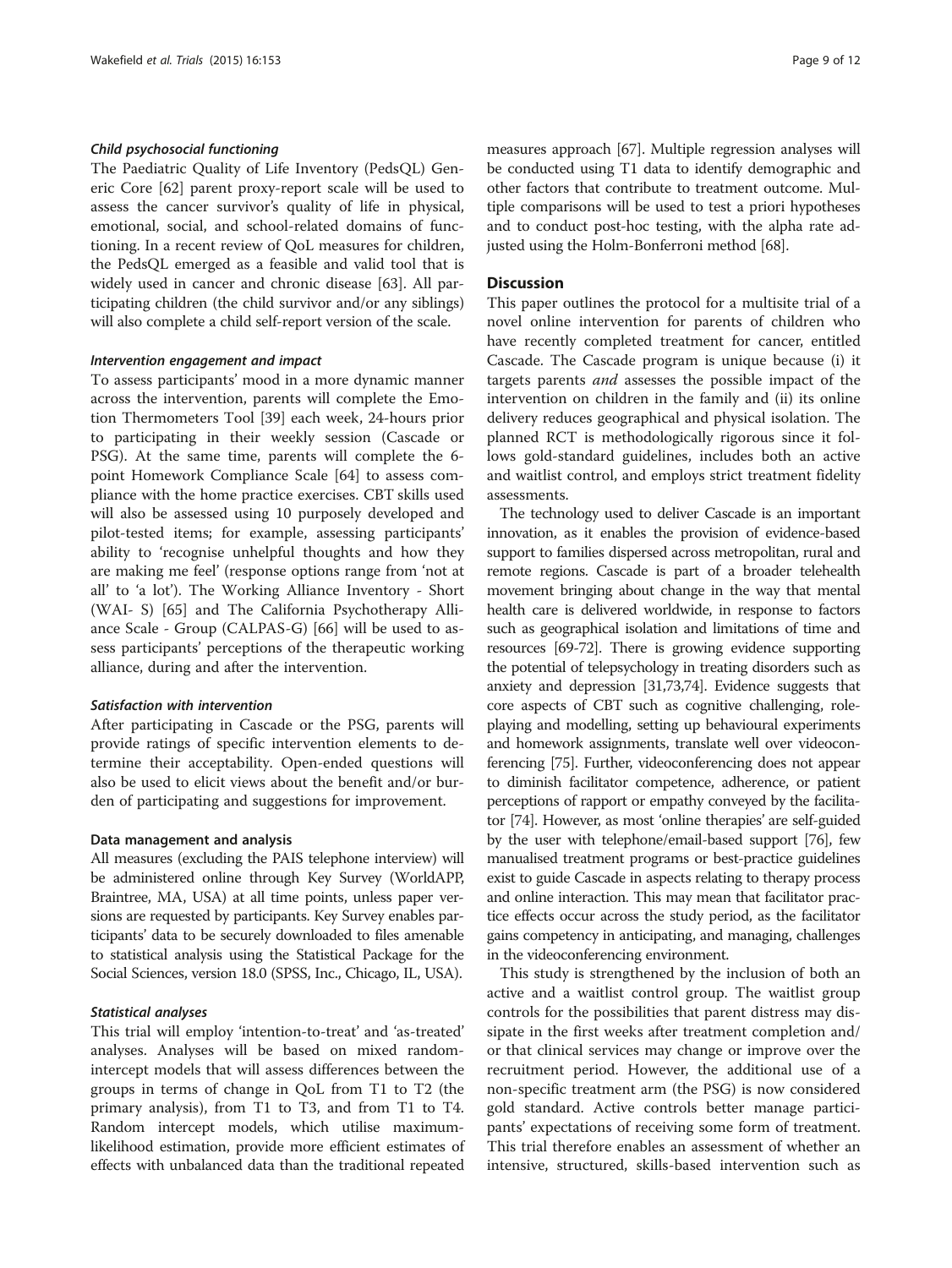<span id="page-9-0"></span>Cascade confers any benefit over peer support alone. This question has important clinical, as well as economic considerations, as the two strategies have different implications for resources, training and time commitments required.

The planned treatment fidelity assessments will enable an examination of the relative benefits of a structured, CBT-based intervention when compared with a nondirective, peer-support group model. It is possible and likely that although the facilitator does not teach the same structured, CBT-based coping skills in the PSG, the peer groups may nevertheless spontaneously discuss adaptive coping skills, unhelpful thinking styles, or stress reduction strategies. The treatment fidelity assessment will allow an examination of the extent to which such skills-based discussion is facilitated, or directed, by the Cascade facilitator, and the proportion of session time spent discussing adaptive coping strategies. By conducting fidelity checks concurrently across the trial any significant content overlap initiated by the facilitator will be able to be corrected. This process will ensure that despite some likely overlap in content, it will still be possible to distinguish between the two arms in terms of mechanisms of change. This is critical in order to make recommendations for future intervention design.

Despite its strengths, the Cascade study design also has methodological vulnerabilities. The three-armed design will increase the time it takes to recruit sufficient participant numbers. In addition, the 6-month follow-up is another aspect of the study design that, although methodologically important, may add complexities to final data analyses. Participants may differ in terms of psychosocial support services they receive in this time, and the number of other parents of childhood cancer survivors they come into contact with. Individual differences in additional support services and peer support is likely to be important throughout the trial. These factors will require careful monitoring and documentation, and will need to be taken into account in data analyses/ interpretation.

In sum, Cascade is a selective preventative program with the potential to avoid mental health problems in parents and other family members by equipping parents with coping skills to manage the challenges of the survivorship period. This study trials a new model of healthcare delivery that can extend the reach of support to isolated populations worldwide. If this study demonstrates significant improvements in QoL, Cascade will be made available for use with the parents of childhood cancer survivors across Australia, with the potential to be delivered internationally as well.

#### Trial status

This is a clinical trial with ongoing patient recruitment. Recruitment for this project commenced in September 2014 and is expected to be completed by June 2016. This trial is recorded under the number ACTRN12613000270718.

## Additional files

| Additional file 1: Cascade participating centres and ethical bodies. |
|----------------------------------------------------------------------|
| Additional file 2: Cascade workbook graphics - Title page.           |
| Additional file 3: Cascade workbook graphics - Parent guotes.        |
| Additional file 4: Cascade workbook graphics - Psychoeducation.      |

#### Abbreviations

CBT: cognitive-behavioural therapy; ETT: Emotion Thermometers Tool; PAIS: Psychosocial Adjustment to Illness Scale; PROMIS: Patient-reported Outcomes Measurement Information System; PSG: peer support group; QoL: quality of life; RCT: randomised controlled trial; SPSS: Statistical Package for the Social Sciences.

#### Competing interests

The authors declare that they have no competing interests.

#### Authors' contributions

CW conceived the study, developed the first draft of the protocol, participated in the study design and coordination, and helped to draft the manuscript. USD conceived the study, participated in its design and coordination, was involved in the development of intervention materials, helped to draft the manuscript, and will oversee the collection of the data. BM was involved in the development of intervention materials and was responsible for the drafting of early versions of the manuscript. MM assisted in the further in-depth development of the protocol and reviewed early versions of the manuscript. AG assisted in the further in-depth development of the protocol and reviewed early version of the manuscript. MG provided advice on the protocol and reviewed the manuscript. BB provided in-depth advice on the protocol, particularly with regards to measure selection and planned data analysis. PP assisted in the further in-depth development of Cascade and reviewed the manuscript. MO, CL, and AA reviewed the manuscript and contributed clinical insights for the Cascade intervention materials. GM was involved in the early development of the Cascade protocol. RC was involved in the development of the study concept and protocol, and will assist with the interpretation of the study data. All authors have read and approved the final manuscript.

#### Acknowledgements

The authors would like to acknowledge the additional members of the Cascade working party, which includes Dr Luciano Dallo-Pozza (Oncology Unit, The Children's Hospital at Westmead), Dr Peter Downie (Monash Children's Hospital), A/Prof Madeleine King (Psycho-oncology Co-operative Research Group (PoCoG)), and Prof Rosalie Viney (Centre for Health Economics Research & Evaluation, University of Technology Sydney). The authors also wish to acknowledge the valuable support from Ms Emma Doolan, Ms Sarah Ellis, Ms Sanaa Mathur, Ms Eden Robertson, and Ms Helen Wilson from the Behavioural Sciences Unit (Kids Cancer Centre, Sydney Children's Hospital). Thank you also to Nicole Schneider, who volunteered her time to assist in the development of the Cascade workbook. The Cascade project is funded by Cancer Australia, Priority-Driven Collaborative Cancer Research Scheme (APP1065428). Dr Wakefield is supported by a Career Development Fellowship from the National Health and Medical Research Council of Australia (APP1067501) and an Early Career Development fellowship from the Cancer Institute of NSW (ID: 11/ECF/3-43). During the development of this study protocol, Ms Sansom-Daly was supported by a Leukaemia Foundation of Australia PhD Scholarship. The Behavioural Sciences Unit is supported by the Kids with Cancer Foundation.

#### Author details

<sup>1</sup>Kids Cancer Centre (KCC), Level 1, Sydney Children's Hospital, High Street, Randwick, NSW 2031, Australia. <sup>2</sup>Discipline of Paediatrics, School of Women's and Children's Health, UNSW Medicine, University of New South Wales, Level 3, Sydney Children's Hospital, High Street, Randwick, NSW 2031, Australia. Sydney Youth Cancer Service, Prince of Wales/Sydney Children's Hospital, High Street, Randwick, NSW 2031, Australia. <sup>4</sup>The Royal Children's Hospital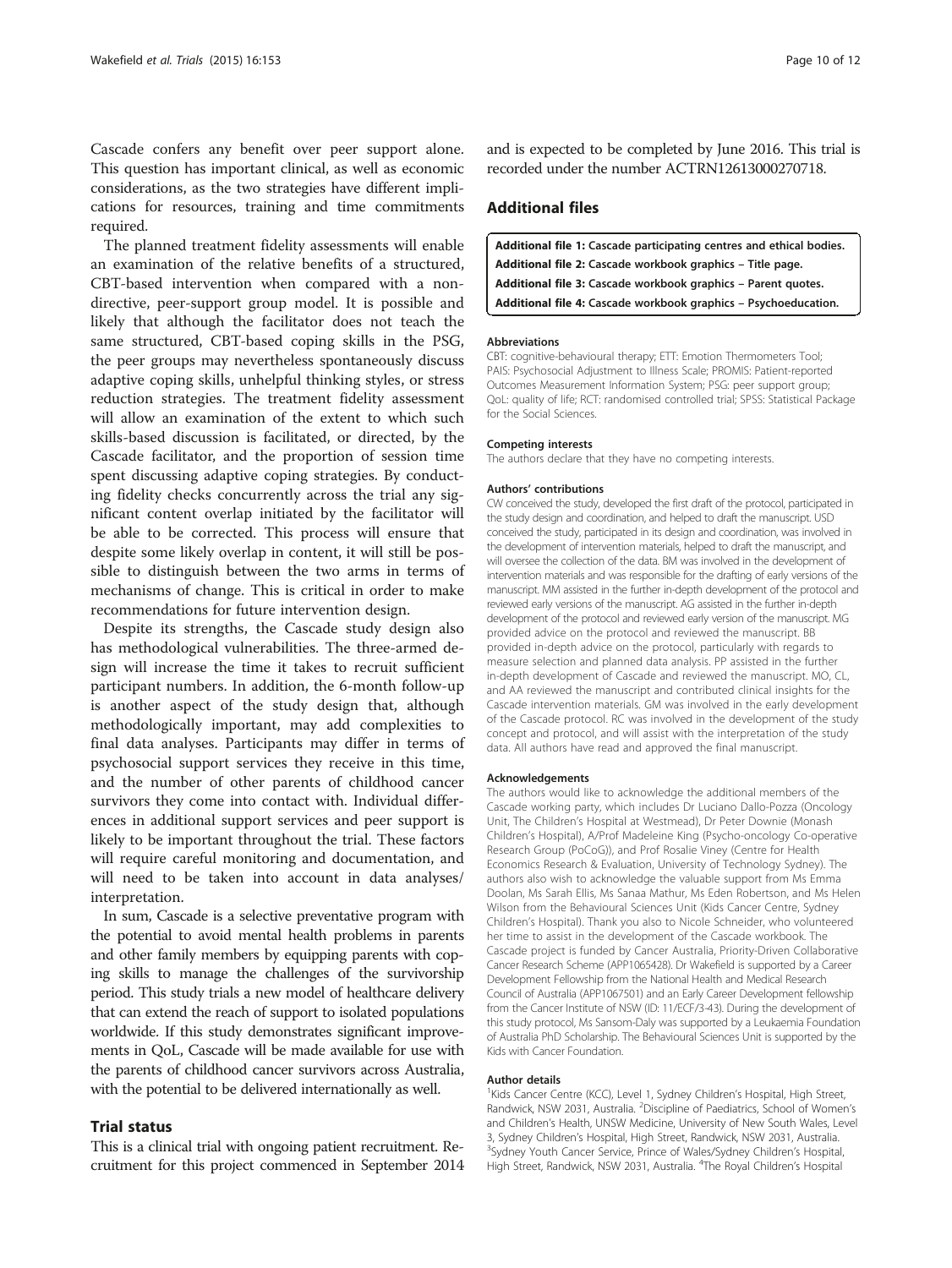<span id="page-10-0"></span>Melbourne, Flemington Road, Parkville, VIC 3052, Australia. <sup>5</sup>Murdoch Childrens Research Institute, Melbourne, Flemington Road, Parkville 3052, Australia. <sup>6</sup>Centre for Oncology Education and Research Translation (CONCERT), Ingham Institute for Applied Medical Research, South Western Sydney Clinical School, UNSW Medicine, The University of New South Wales, Campbell Street, Liverpool, NSW 2170, Australia. <sup>7</sup> Pediatric Psychosocial Department G8-224, Academic Medical Center, Emma Kinderziekenhuis Meibergdreef 9, 1105, AZ, Amsterdam, Netherlands. <sup>8</sup>Children's Hospital Education Research Institute, The Children's Hospital at Westmead, Hawkesbury Road and Hainsworth Street, Westmead, NSW 2145, Australia. <sup>9</sup>Discipline of Paediatrics and Child Health, Faculty of Medicine, University of Sydney, The Children's Hospital at Westmead, Hawkesbury Road and Hainsworth Street, Westmead, NSW 2145, Australia. <sup>10</sup>CanTeen, Level 11, 130 Elizabeth Street, Sydney, NSW 2000, Australia. 11Cancer Nursing Research Unit (CNRU), University of Sydney, Missenden Road, Camperdown, NSW 2050, Australia. 12Youth Cancer Service South Australia/Northern Territory, Royal Adelaide Hospital, North Terrace, Adelaide, SA 5000, Australia. 13Michael Rice Centre for Haematology and Oncology, Women's and Children's Hospital, King William Road, North Adelaide, SA 5006, Australia. 14Queensland Children's Cancer Centre, Lady Cilento Children's Hospital, Stanley Street, South, Brisbane, QLD 4101, Australia. 15Acute Services: Paediatric Consultation Liaison, Princess Margaret Hospital, Roberts Road, Subiaco, Perth, WA 6008, Australia.

#### Received: 16 February 2015 Accepted: 26 March 2015 Published online: 11 April 2015

#### References

- Kaatsch P. Epidemiology of childhood cancer. Cancer Treat Rev. 2010;36:277–85.
- 2. Valdimarsdottir U, Kreicbergs U, Hauksdottir A, Hunt H, Onelov E, Henter JI, et al. Parents' intellectual and emotional awareness of their child's impending death to cancer: a population-based long-term follow-up study. Lancet Oncol. 2007;8:706–14.
- 3. Pizzo P, Poplack D. Principles and practice of pediatric oncology. 4th ed. Philadelphia: Lippincott Williams & Wilkins; 2002.
- 4. Wakefield CE, McLoone JK, Butow P, Lenthen K, Cohn RJ. Parental adjustment to the completion of their child's cancer treatment: A systematic review. Pediatr Blood Cancer. 2011;56:524–31.
- 5. Barakat LP, Alderfer MA, Kazak AE. Posttraumatic growth in adolescent survivors of cancer and their mothers and fathers. J Pediatr Psychol. 2006;31:413–9.
- 6. Lehmann V, Grönqvist H, Engvall G, Ander M, Tuinman M, Hagedoorn M, et al. Negative and positive consequences of adolescent cancer 10 years after diagnosis: an interview‐based longitudinal study in Sweden. Psychooncology. 2014;23:1229–35.
- 7. Wijnberg-Williams BJ, Kamps WA, Klip EC, Hoekstra-Weebers JE. Psychological adjustment of parents of pediatric cancer patients revisited: five years later. Psychooncology. 2006;15:1–8.
- 8. Maurice-Stam H, Oort FJ, Last BF, Grootenhuis MA. Emotional functioning of parents of children with cancer: the first five years of continuous remission after the end of treatment. Psychooncology. 2008;17:448–59.
- 9. Aitken TJ, Hathaway G. Long distance related stressors and coping behaviors in parents of children with cancer. J Pediatr Oncol Nurs. 1993;10:3–12.
- 10. Wakefield CE, Butow P, Fleming CAK, Daniel G, Cohn RJ. Family information needs at childhood cancer treatment completion. Pediatr Blood Cancer. 2011;58:621–6.
- 11. Mitchell W, Clarke S, Sloper P. Care and support needs of children and young people with cancer and their parents. Psychooncology. 2006;15:805–16.
- 12. Hobbie WL, Ogle SK, Reilly M, Ginsberg JP, Rourke M, Ratcliffe S, et al. Identifying the educational needs of parents at the completion of their child's cancer therapy. J Pediatr Oncol Nurs. 2010;27:190–5.
- 13. Goldbeck L. Parental coping with the diagnosis of childhood cancer: gender effects, dissimilarity within couples, and quality of life. Psychooncology. 2001;10:325–35.
- 14. Robinson E. Refining our understanding of family relationships. Family Matters. 2009;82:5–7.
- 15. Frank NC, Blount RL, Brown RT. Attributions, coping, and adjustment in children with cancer. J Pediatr Psychol. 1997;22:563–76.
- 16. Page MC, Fedele DA, Pai ALH, Anderson J, Wolfe-Christensen C, Ryan JL, et al. The relationship of maternal and child illness uncertainty to child depressive symptomotology: A mediational model. J Pediatr Psychol. 2012;37:97–105.
- 17. Overholser JC, Fritz GK. The impact of childhood cancer on the family. J Psychosoc Oncol. 1991;8:71–85.
- 18. Thompson RJ, Gustafson KE, George L, Spock A. Change over a 12-month period in the psychological adjustment of children and adolescents with cystic fibrosis. J Pediatr Psychol. 1994;19:189–203.
- 19. Field TM. Psychologically depressed parents. In: Bornstein M, editor. Handbook of parenting, vol, vol. 4. Mahwah, NJ: Lawrence Erlbaum & Associates; 1995. p. 85–99.
- 20. Canning EH, Hanser SB, Shade KA, Boyce WT. Maternal distress and discrepancy in reports of psychopathology in chronically ill children. Psychosom: J Consult Liaison Psychiatr. 1993;34:506–11.
- 21. Mulhern RK, Fairclough DL, Smith B, Douglas SM. Maternal depression, assessment methods, and physical symptoms affect estimates of depressive symptomatology among children with cancer. J Pediatr Psychol. 1992;17:313–26.
- 22. Patterson P, Millar B, Visser A. The needs of young people who have a sibling with cancer: Report on the CanTeen national member survey for sibling members. CanTeen: Australia; 2008.
- 23. Kupst MJ, Natta MB, Richardson CC, Schulman JL, Lavigne JV, Das L. Family coping with pediatric leukemia: ten years after treatment. J Pediatr Psychol. 1995;20:601–17.
- 24. Ranmal R. Prictor M. JT S: Interventions for improving communication with children and adolescents about their cancer Cochrane Database Syst Rev. 2008;4:CD002969.
- 25. Robinson KE, Gerhardt CA, Vannatta K, Noll RB. Parent and family factors associated with child adjustment to pediatric cancer. J Pediatr Psychol. 2007;32:400–10.
- 26. Greening L, Stoppelbein L. Brief report: pediatric cancer, parental coping style, and risk for depressive, posttraumatic stress, and anxiety symptoms. J Pediatr Psychol. 2007;32:1272–7.
- 27. Drotar D. Relating parent and family functioning to the psychological adjustment of children with chronic health conditions: What have we learned? What do we need to know? J Pediatr Psychol. 1997;22:149–65.
- 28. Morrow GR, Carpenter PJ, Hoagland AC. The role of social support in parental adjustment to pediatric cancer. J Pediatr Psychol. 1984;9:317–29.
- 29. Meyler E, Guerin S, Kiernan G, Breatnach F. Review of family-based psychosocial interventions for childhood cancer. J Pediatr Psychol. 2010;35:1116.
- 30. Cuijpers P, Marks IM, van Straten A, Cavanagh K, Gega L, Andersson G. Computer-aided psychotherapy for anxiety disorders: A meta-analytic review. Cogn Behav Ther. 2009;38:66–82.
- 31. Andersson G, Cuijpers P. Internet-based and other computerized psychological treatments for adult depression: A meta-analysis. Cogn Behav Ther. 2009;38:196–205.
- 32. Titov N, Dear BF, Schwencke G, Andrews G, Johnston L, Craske MG, et al. Transdiagnostic internet treatment for anxiety and depression: A randomised controlled trial. Behav Res Therl. 2011;49:441–52.
- 33. Hu C, Kung S, Rummans TA, Clark MM, Lapid MI. Reducing caregiver stress with internet-based interventions: a systematic review of open-label and randomized controlled trials. J Am Med Inform Assoc. 2014. doi:10.1136/ amiajnl-2014-002817.
- 34. Shulman L. The dynamics of mutual aid. Soc Work with Groups. 1986;8:51–60.
- 35. Arnold EM. The cessation of cancer treatment as a crisis. Soc Work Health Care. 1999;29:21–38.
- 36. Campbell H, Phaneuf M, Deane K. Cancer peer support programs-do they work? Patient Educ Couns. 2004;55:3–15.
- 37. Mohr DC, Spring B, Freedland KE, Beckner V, Arean P, Hollon SD, et al. The selection and design of control conditions for randomized controlled trials of psychological interventions. Psychother Psychosom. 2009;78:275–84.
- 38. Norman G, Sloan J, Wyrwich K. Interpretation of changes in health-related quality of life. Med Care. 2003;41:582–92.
- 39. Roth A, Kornblith A, Batel-Copel L. Rapid screening for psychologic distress in men with prostate carcinoma: a pilot study. Cancer. 1998;82:1904–8.
- 40. Derogatis LR. The psychosocial adjustment to illness scale (PAIS). J Psychosom Res. 1986;30:77–91.
- 41. Schouten HJ. Adaptive biased urn randomization in small strata when blinding is impossible. Biometrics. 1995;51:1529–35.